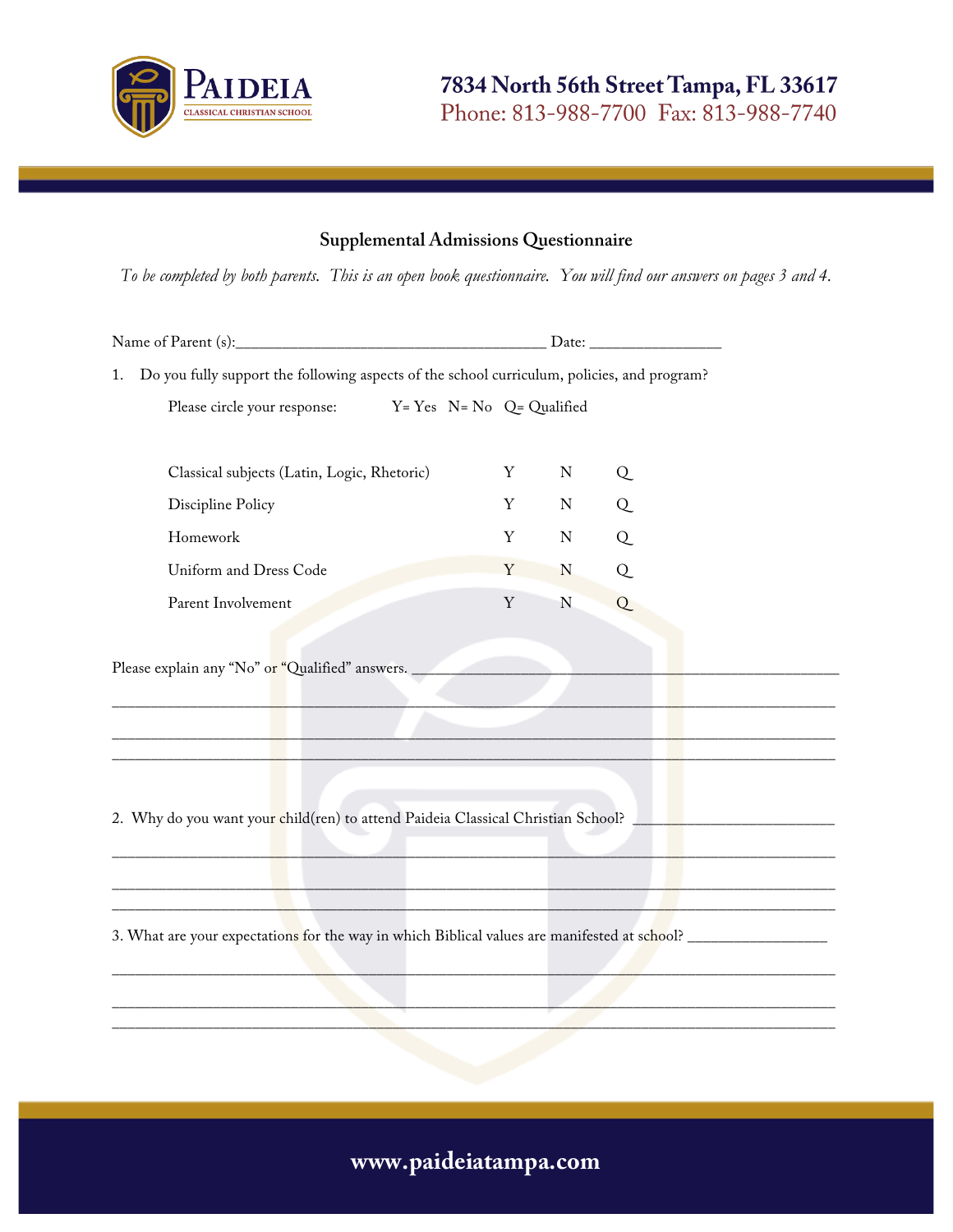

4. If a conflict arises between you (or your child) and the classroom teacher, another student, an administrator, or board member would you contact other parents? \_\_\_\_\_\_\_\_\_\_\_\_\_\_\_\_\_\_\_\_\_\_\_\_\_\_\_\_\_\_\_\_\_\_\_\_\_\_\_\_\_\_\_\_\_\_\_\_\_\_\_\_\_

\_\_\_\_\_\_\_\_\_\_\_\_\_\_\_\_\_\_\_\_\_\_\_\_\_\_\_\_\_\_\_\_\_\_\_\_\_\_\_\_\_\_\_\_\_\_\_\_\_\_\_\_\_\_\_\_\_\_\_\_\_\_\_\_\_\_\_\_\_\_\_\_\_\_\_\_\_\_\_\_\_\_\_\_\_\_\_\_\_\_\_\_\_

\_\_\_\_\_\_\_\_\_\_\_\_\_\_\_\_\_\_\_\_\_\_\_\_\_\_\_\_\_\_\_\_\_\_\_\_\_\_\_\_\_\_\_\_\_\_\_\_\_\_\_\_\_\_\_\_\_\_\_\_\_\_\_\_\_\_\_\_\_\_\_\_\_\_\_\_\_\_\_\_\_\_\_\_\_\_\_\_\_\_\_\_\_

\_\_\_\_\_\_\_\_\_\_\_\_\_\_\_\_\_\_\_\_\_\_\_\_\_\_\_\_\_\_\_\_\_\_\_\_\_\_\_\_\_\_\_\_\_\_\_\_\_\_\_\_\_\_\_\_\_\_\_\_\_\_\_\_\_\_\_\_\_\_\_\_\_\_\_\_\_\_\_\_\_\_\_\_\_\_\_\_\_\_\_\_\_

\_\_\_\_\_\_\_\_\_\_\_\_\_\_\_\_\_\_\_\_\_\_\_\_\_\_\_\_\_\_\_\_\_\_\_\_\_\_\_\_\_\_\_\_\_\_\_\_\_\_\_\_\_\_\_\_\_\_\_\_\_\_\_\_\_\_\_\_\_\_\_\_\_\_\_\_\_\_\_\_\_\_\_\_\_\_\_\_\_\_\_\_\_

5. Which virtues would you most like your child to exhibit? \_\_\_\_\_\_\_\_\_\_\_\_\_\_\_\_\_\_\_\_\_

6. What do you (as a parent) believe is a more important priority for your child: high achievement (e.g. honor roll, getting lead roles in school plays, leading the team in scoring) or doing one's best? \_\_\_\_\_\_\_\_\_\_\_\_\_\_\_\_\_\_\_\_\_\_\_\_\_\_\_

\_\_\_\_\_\_\_\_\_\_\_\_\_\_\_\_\_\_\_\_\_\_\_\_\_\_\_\_\_\_\_\_\_\_\_\_\_\_\_\_\_\_\_\_\_\_\_\_\_\_\_\_\_\_\_\_\_\_\_\_\_\_\_\_\_\_\_\_\_\_\_\_\_\_\_\_\_\_\_\_\_\_\_\_\_\_\_\_\_\_\_\_\_

\_\_\_\_\_\_\_\_\_\_\_\_\_\_\_\_\_\_\_\_\_\_\_\_\_\_\_\_\_\_\_\_\_\_\_\_\_\_\_\_\_\_\_\_\_\_\_\_\_\_\_\_\_\_\_\_\_\_\_\_\_\_\_\_\_\_\_\_\_\_\_\_\_\_\_\_\_\_\_\_\_\_\_\_\_\_\_\_\_\_\_\_\_

7. If you found that your child was struggling academically, how would you respond? \_\_\_\_\_\_\_\_\_\_\_\_\_\_\_\_\_\_\_\_\_\_\_\_\_\_

8. What is the purpose of homework and your family's expectation concerning work outside of the classroom?

 $\mathcal{L}=\mathcal{L}=\mathcal{L}=\mathcal{L}=\mathcal{L}=\mathcal{L}=\mathcal{L}=\mathcal{L}=\mathcal{L}=\mathcal{L}=\mathcal{L}=\mathcal{L}=\mathcal{L}=\mathcal{L}=\mathcal{L}=\mathcal{L}=\mathcal{L}=\mathcal{L}=\mathcal{L}=\mathcal{L}=\mathcal{L}=\mathcal{L}=\mathcal{L}=\mathcal{L}=\mathcal{L}=\mathcal{L}=\mathcal{L}=\mathcal{L}=\mathcal{L}=\mathcal{L}=\mathcal{L}=\mathcal{L}=\mathcal{L}=\mathcal{L}=\mathcal{L}=\mathcal{L}=\mathcal{$ 

\_\_\_\_\_\_\_\_\_\_\_\_\_\_\_\_\_\_\_\_\_\_\_\_\_\_\_\_\_\_\_\_\_\_\_\_\_\_\_\_\_\_\_\_\_\_\_\_\_\_\_\_\_\_\_\_\_\_\_\_\_\_\_\_\_\_\_\_\_\_\_\_\_\_\_\_\_\_\_\_\_\_\_\_\_\_\_\_\_\_\_\_\_

\_\_\_\_\_\_\_\_\_\_\_\_\_\_\_\_\_\_\_\_\_\_\_\_\_\_\_\_\_\_\_\_\_\_\_\_\_\_\_\_\_\_\_\_\_\_\_\_\_\_\_\_\_\_\_\_\_\_\_\_\_\_\_\_\_\_\_\_\_\_\_\_\_\_\_\_\_\_\_\_\_\_\_\_\_\_\_\_\_\_\_\_\_

\_\_\_\_\_\_\_\_\_\_\_\_\_\_\_\_\_\_\_\_\_\_\_\_\_\_\_\_\_\_\_\_\_\_\_\_\_\_\_\_\_\_\_\_\_\_\_\_\_\_\_\_\_\_\_\_\_\_\_\_\_\_\_\_\_\_\_\_\_\_\_\_\_\_\_\_\_\_\_\_\_\_\_\_\_\_\_\_\_\_\_\_\_ \_\_\_\_\_\_\_\_\_\_\_\_\_\_\_\_\_\_\_\_\_\_\_\_\_\_\_\_\_\_\_\_\_\_\_\_\_\_\_\_\_\_\_\_\_\_\_\_\_\_\_\_\_\_\_\_\_\_\_\_\_\_\_\_\_\_\_\_\_\_\_\_\_\_\_\_\_\_\_\_\_\_\_\_\_\_\_\_\_\_\_\_\_

9. Should a grade of "C" be a cause for praise if a student is working to be the best of his potential? Yes\_\_\_ No\_\_\_ Why or why not?\_\_\_\_\_\_\_\_\_\_\_\_\_\_\_\_\_\_\_\_\_\_\_\_\_\_\_\_\_\_\_\_\_\_\_\_\_\_\_\_\_\_\_\_\_\_\_\_\_\_\_\_\_\_\_\_\_\_\_\_\_\_\_\_\_\_\_\_\_\_\_\_\_\_\_\_\_\_\_

\_\_\_\_\_\_\_\_\_\_\_\_\_\_\_\_\_\_\_\_\_\_\_\_\_\_\_\_\_\_\_\_\_\_\_\_\_\_\_\_\_\_\_\_\_\_\_\_\_\_\_\_\_\_\_\_\_\_\_\_\_\_\_\_\_\_\_\_\_\_\_\_\_\_\_\_\_\_\_\_\_\_\_\_\_\_\_\_\_\_\_\_\_ \_\_\_\_\_\_\_\_\_\_\_\_\_\_\_\_\_\_\_\_\_\_\_\_\_\_\_\_\_\_\_\_\_\_\_\_\_\_\_\_\_\_\_\_\_\_\_\_\_\_\_\_\_\_\_\_\_\_\_\_\_\_\_\_\_\_\_\_\_\_\_\_\_\_\_\_\_\_\_\_\_\_\_\_\_\_\_\_\_\_\_\_\_

10. Would you expect a teacher in a class of 20 students to spend 25% of his effort on one child with academic, emotional or behavioral problems? Yes \_\_\_ No \_\_\_\_\_ Comments: \_\_\_\_\_\_\_\_\_\_\_\_\_\_\_\_\_\_\_\_\_\_\_\_\_\_\_\_\_\_\_\_\_\_\_\_\_\_

| Father's Signature: |  |
|---------------------|--|
| Mother's Signature: |  |

\_\_\_\_\_\_\_\_\_\_\_\_\_\_\_\_\_\_\_\_\_\_\_\_\_\_\_\_\_\_\_\_\_\_\_\_\_\_\_\_\_\_\_\_\_\_\_\_\_\_\_\_\_\_\_\_\_\_\_\_\_\_\_\_\_\_\_\_\_\_\_\_\_\_\_\_\_\_\_\_\_\_\_\_\_\_\_\_\_\_\_\_\_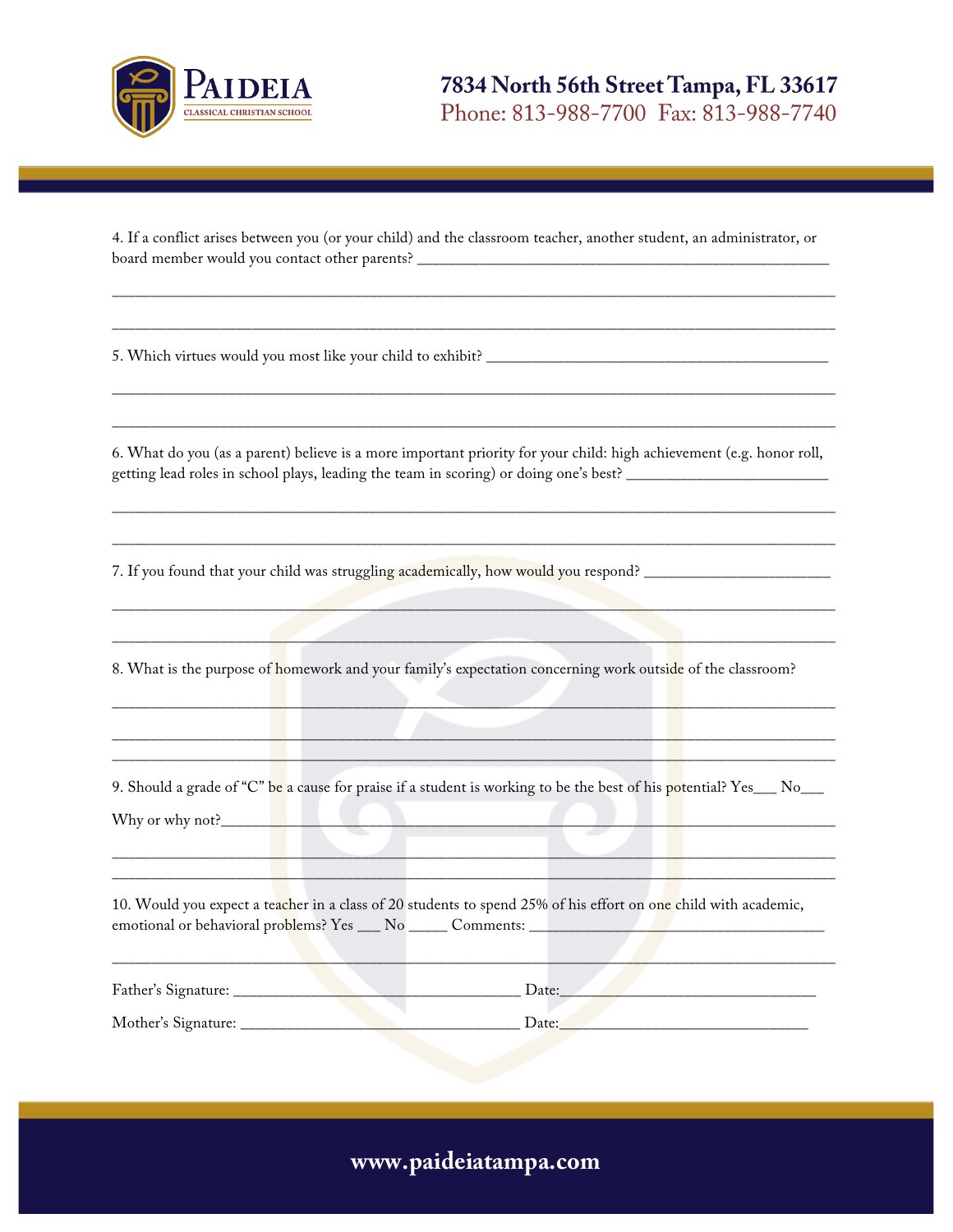

Why are we giving you an open-book test? It's similar to a driver's license examination. You get the questions and answers ahead of time because the goal is not to flunk applicants, but rather to make sure they read and understand the lesson. Every one of these questions deals with real issues and concerns we have at Paideia Classical Christian School. When you read these answers which reflect the school's philosophy, you may wholeheartedly agree, you may wholeheartedly disagree, or find yourself somewhere in the middle. The Lord God (Deuteronomy 6:4-9, Ephesians 6:4) requires parents to be active leaders in the education of their children, so it is vital that you choose wisely and well. We are eager to answer any questions you may have which will help you make a good decision.

1. You would be surprised how often a parent will object to just one facet of the curriculum. They may love the reading program, but don't see why their child has to memorize, or take Latin, or wear a school-approved uniform. We have prayerfully made many choices concerning our curriculum and program, and we believe we have made sound decisions. We are constantly seeking to upgrade the curriculum and make positive changes to our program. We need parents and students to support them willingly and cheerfully in order to create a positive, harmonious campus culture.

2. & 3. There is no right answer here, of course. We simply want to know what is important to your family.

4. Conflicts should be resolved by keeping the circle of those involved as small as possible for as long as possible, in accordance with the principles of Matthew 5, Matthew 18, and Galatians 6. If you wish to express a concern to a teacher, the principal, a board member, or other parents, you must first meet with the person involved, and if an agreement cannot be reached, both parties should then approach the next level of authority. This is not easy, but it is Biblical, and it is the best path to healthy relationships. Please do not fear confrontation: our teachers are mature professionals, and they can accept constructive criticism in the same manner in which it is offered. Please do not fear retaliation: our teachers' love children, and they would never take out their frustrations on their students. Gossip, backbiting, and stirring up dissension among brothers just have no place in a Christian school.

5. Answers to this question will vary from family to family and child to child. We simply wish to get an idea of what values are important to your family.

6. Wise parents will not contribute to modern society's worship of success by paying too much attention to the outward marks of achievement. Our goal is for every student to do his best, to work up to his potential in every area. Not every student can slam-dunk a basketball, and not every student can get "straight A's" at Paideia Classical Christian School. We all have our strengths and weaknesses. Our teachers will celebrate their students' strengths even as they train them in their weaknesses - all for the glory of God and the good of the children.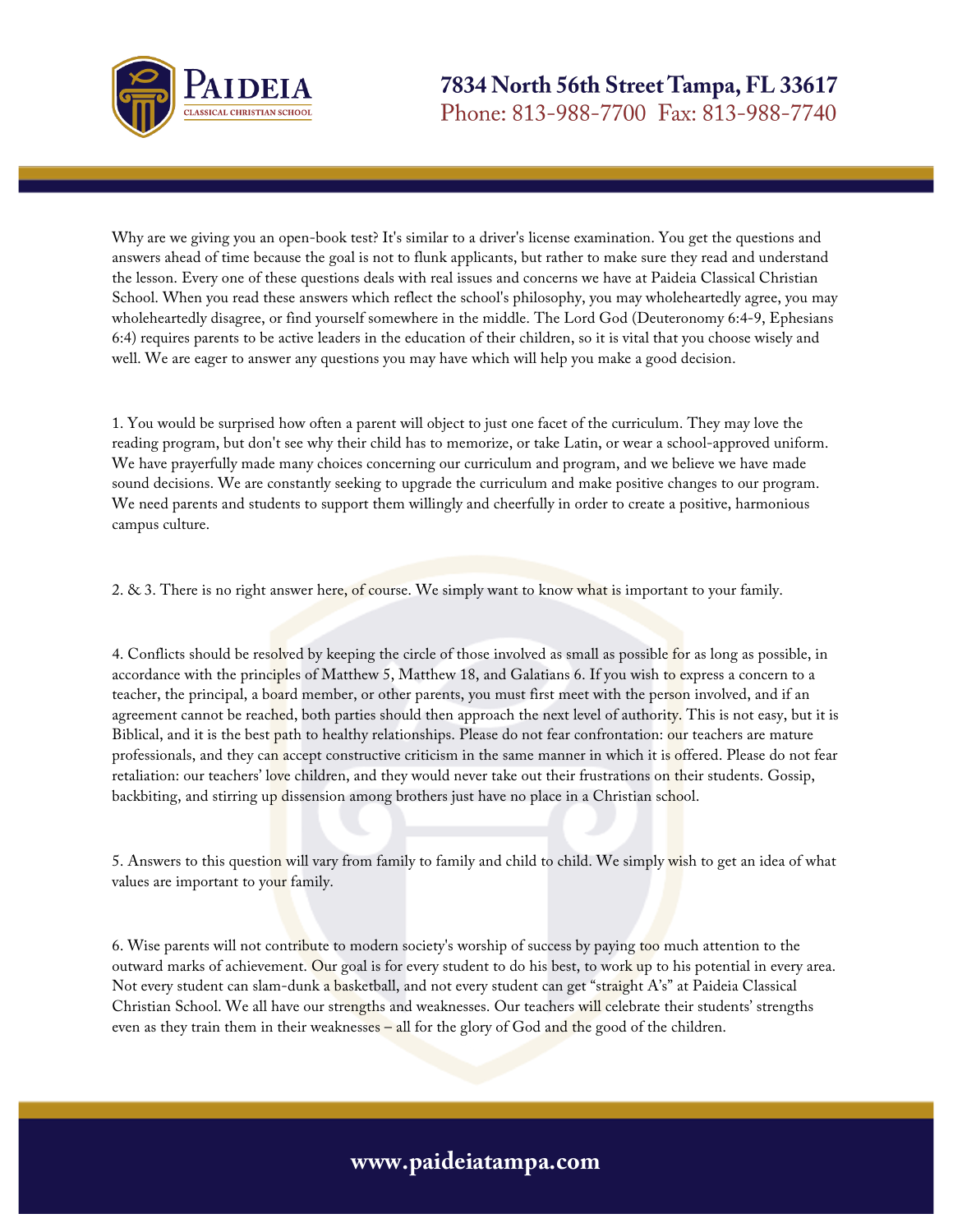

7. One of PCCS's greatest strengths is academic excellence. Our curriculum goals are relatively rigorous and demand much effort from every student. We have "set the bar high" in our academic standards. We do not intend to be " Smart-Kid Academy," but the "average" student will have to work hard to get satisfactory grades at PCCS. We define an average grade as a "C." Parents of students who must work harder to keep up with the academic demands may well need to limit extracurricular activities, spend extra time helping with homework each night, or even secure an outside tutor to assist the student.

8. We highly value family time and will do all we can to respect it. A balanced student has time for academic excellence, family, church and other outside activities. If your student uses the time given in class to work, normally he should not have an excessive amount of homework.

9. American education is far too fixated on grades and test scores. We don't have grade inflation at PCCS. A grade of "C" may represent average achievement but also excellent effort by a given student. That student who is working at maximum capacity should not be made to feel inferior by the culture's unrealistic expectations for higher marks. Students transferring to PCCS will often find that while their GPA may go slightly down, their actual learning curve will go way up.

10. Good teachers always give individual attention to students to help maximize their potential. This applies to students with less severe learning disabilities as well. Such students are welcome at PCCS, provided they can function in a traditional classroom setting and fulfill the academic and behavioral expectations with reasonable individual attention.

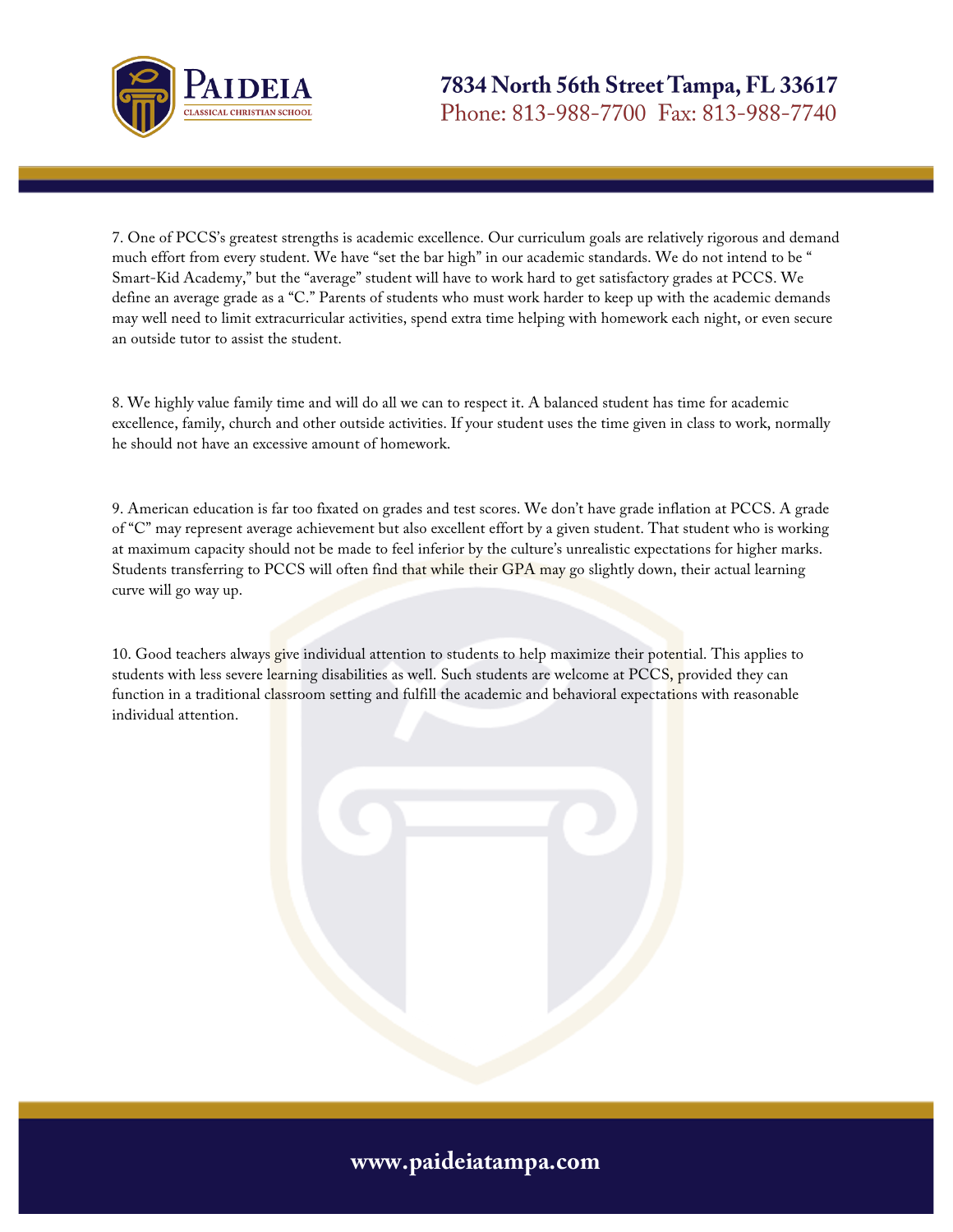

7834 North 56th Street Tampa, FL 33617 Phone: 813-988-7700 Fax: 813-988-7740

#### **Philosophy Of Education**

PCCS is a Classical Christian school. This Classical Christian model equips the student to live purposefully in the service of God and man. Education is the cultivation of wisdom and virtue by nourishing the soul on truth, goodness, and beauty so that the student may glorify God and enjoy him forever.

The School is distinctly Classical. As such, we employ the time-proven method of the Trivium in education, the essence of which is the Language Arts. The goal of this Trivium-based pedagogical program is to educate students not primarily in *what* to think, but in *how* to think: thoroughly, maturely and Biblically - in other words, to equip them with the tools of learning. The framework of this educational program encompasses three distinct and progressive stages of childhood development, each named for one of the disciplines of the Trivium and each emphasizing a primary mode of teaching and certain helpful teaching methods.

- 1) The *Grammar* stage studies the facts and rules of various subjects and disciplines in order to build a foundation of knowledge. Questions of who, what, where, and when are the focus.
- 2) The *Dialectic* stage brings factual data into ordered relationships, both within and across subjects and disciplines. The goal is to equip students with the thinking skills necessary to recognize sound arguments and ideas, and to detect and correct fallacious ones. This stage addresses the questions of how and why, and includes study in formal logic and the intensive study of classical languages.
- 3) The *Rhetoric* stage seeks to produce students who can use language and marshal arguments, both written and spoken, to express their thoughts precisely, eloquently, and persuasively. It includes the study of formal rhetoric as well as Biblical doctrine and apologetics.

The School is distinctly Christian. As such, we believe:

- 1) That parents are responsible to educate their children in the Lord;
- 2) That fathers are the God-ordained heads of the their households, and that whenever possible, each father should assume leadership in the education of his children;
- 3) That Biblical discipline, the encouragement of an obedient child and the correction of a disobedient child, is a critical and necessary part of education;
- 4) That the role of formal educators is to be *in loco parentis*, "in the place of the parent," in other words, that such educators are the delegates of the parents, assisting them in the education of their children, but never usurping their God-given parental prerogative and responsibility;
- 5) That every subject must fully integrate the Word of God and teach that all knowledge and life extend from the triune Creator God who is Lord and sovereign ruler over all the affairs of mankind; and
- 6) That God's Word is the standard in the reading, understanding and enjoyment of the world's great ideas in the arts and sciences.